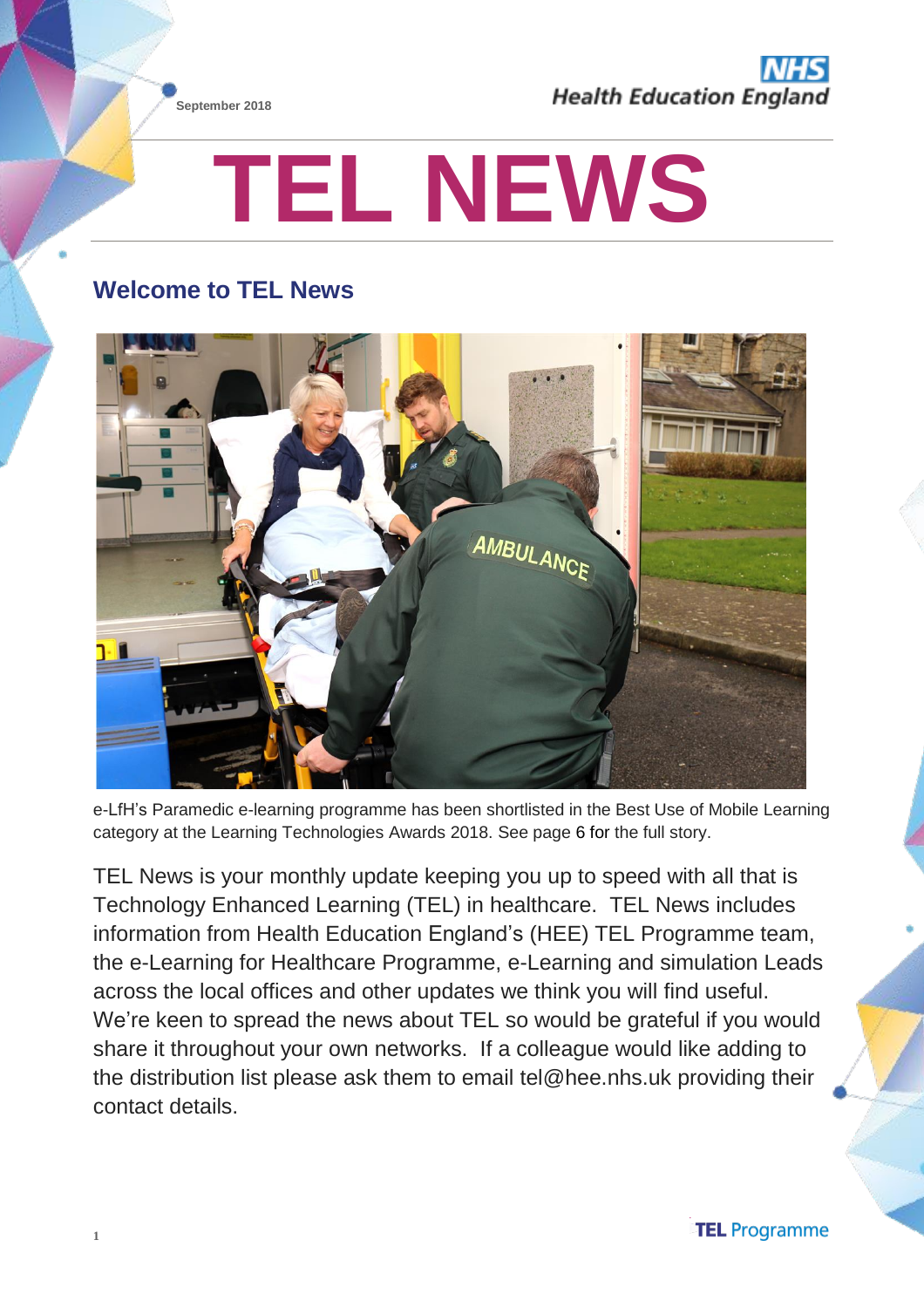

# **TEL Programme update**

# **The Learning Solution**



As part of the TEL Programme's work on the Learning Solution, we are in the process of changing our hosting partner from Amazon Web Services to Microsoft's Azure cloud hosting. This is an important step in laying the right foundations for the Learning Solution's development.



There are different benefits that we will realise through this migration. HEE has a partnership with Microsoft, which includes Azure hosting, so we anticipate significant savings compared to the current hosting arrangement. From a technical perspective, the Learning Solution will be built using Microsoft's .NET framework and there are benefits from using a common technology stack i.e. installing Microsoft technologies in a Microsoft environment.

Being in Azure also gives us easy access to Microsoft's Artificial Intelligence services. For example, if we wanted to integrate a chatbot into the Learning Solution, we could take advantage of Microsoft's Language Understanding Intelligent Service, known as LUIS [\(www.luis.ai\)](http://www.luis.ai/). This could allow users to type or even voice a command like "show me all the learning resources on safeguarding children" and the Learning Solution would execute a search and return all the relevant resources. More people have got Amazon Alexa, or something similar, in their homes now and they are comfortable speaking to a device to interact with it and we think that this is something we can bring to the Learning Solution.

There is still a lot of work to do on the Learning Solution but we are very excited about the possibilities that being with Microsoft Azure will bring.

#### **SBE Framework update**

Work continues on the Simulation-Based Education Framework (SBE) which is due to be released next month.

It has now been agreed to release the early Key Performance Indicators (KPIs) at the same time as the framework and suite of films in October. These KPIs, which are currently under review by the task and finish groups members, will provide assurance of engagement and provide a platform from which more specific KPIs can be developed as the framework embeds. They will be managed through the Regional TEL Leads, who will report to a newly formed SBE Assurance Committee – providing assurance of on-going engagement with the framework, as well as a means of measuring the KPI responses.

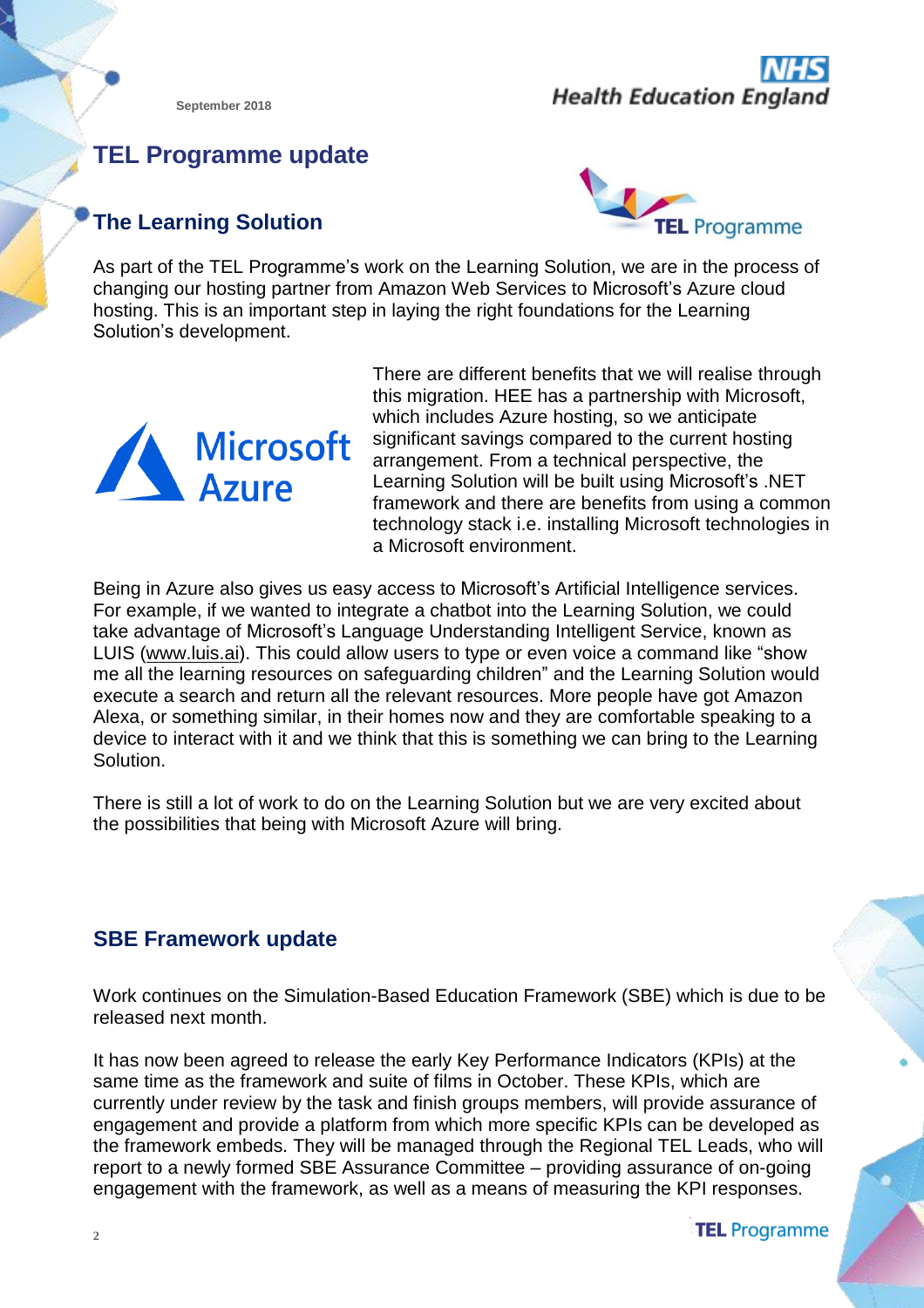Going forward, the aim is that the KPI responses will feed into business planning and, as such, stage two of the framework's development is already being considered. We want to find out how SBE provision can support other national programmes.

As the SBE framework is about multi-professional SBE, the TEL Programme is pleased to be supporting the annual event for The Committee of Postgraduate Dental Deans and Directors (COPDEND) this year – which is on 1 November in Birmingham. We will also be at the Association for Simulated Practice in Healthcare (ASPiH) conference from 13 – 15 November in Southport.

Finally, we were pleased to be able to upload a number of interesting case studies as part of the Topol Review's 'call for evidence' last month. The case studies uploaded were about virtual and augmented reality (VR and AR) via Nick Peres in The VR Lab in Torbay. Nick, in addition, has just shared a [video](https://www.youtube.com/watch?v=WJyZ8bvlNxQ) about a VR staff awareness experience event at Torbay on 10 August. At the event, which had over 200 participants, they looked at the potential of VR in healthcare education, training, and patient engagement. It was a day of hands on demonstrations and useful discussion and was run in conjunction with Bob Stone and the Human Interface Technologies (HIT) team from the University of Birmingham.

#### **Conference round-up**

The TEL team has been busy over the past month showcasing our work at events and conferences and engaging with people working on the front line of the NHS to understand their learning needs and how our work can support them.

#### **NHS Expo**

NHS Expo took place in Manchester and celebrated innovation, enterprise and collaboration across the health and care sectors. HEE had a strong presence at this event with our programme leads Charlotte Teager (pictured right) and Martin Sinclair giving overviews of the Learning Solution and e-Learning for Healthcare, which were extremely well-received by the audience.



We even got the new Secretary of State for Health and Social Care - Matt Hancock MP to try on one of our immersive virtual reality headsets to discover what the future of healthcare education looks like.

#### **Association for Learning Technology conference**

The Association for Learning Technology (ALT) annual conference, also in Manchester, involved Richard Price from our team sharing ground-breaking work on Artificial Intelligence (AI) powered learning with the wider learning technology community. The workshop challenged participants to understand the concept of artificially intelligent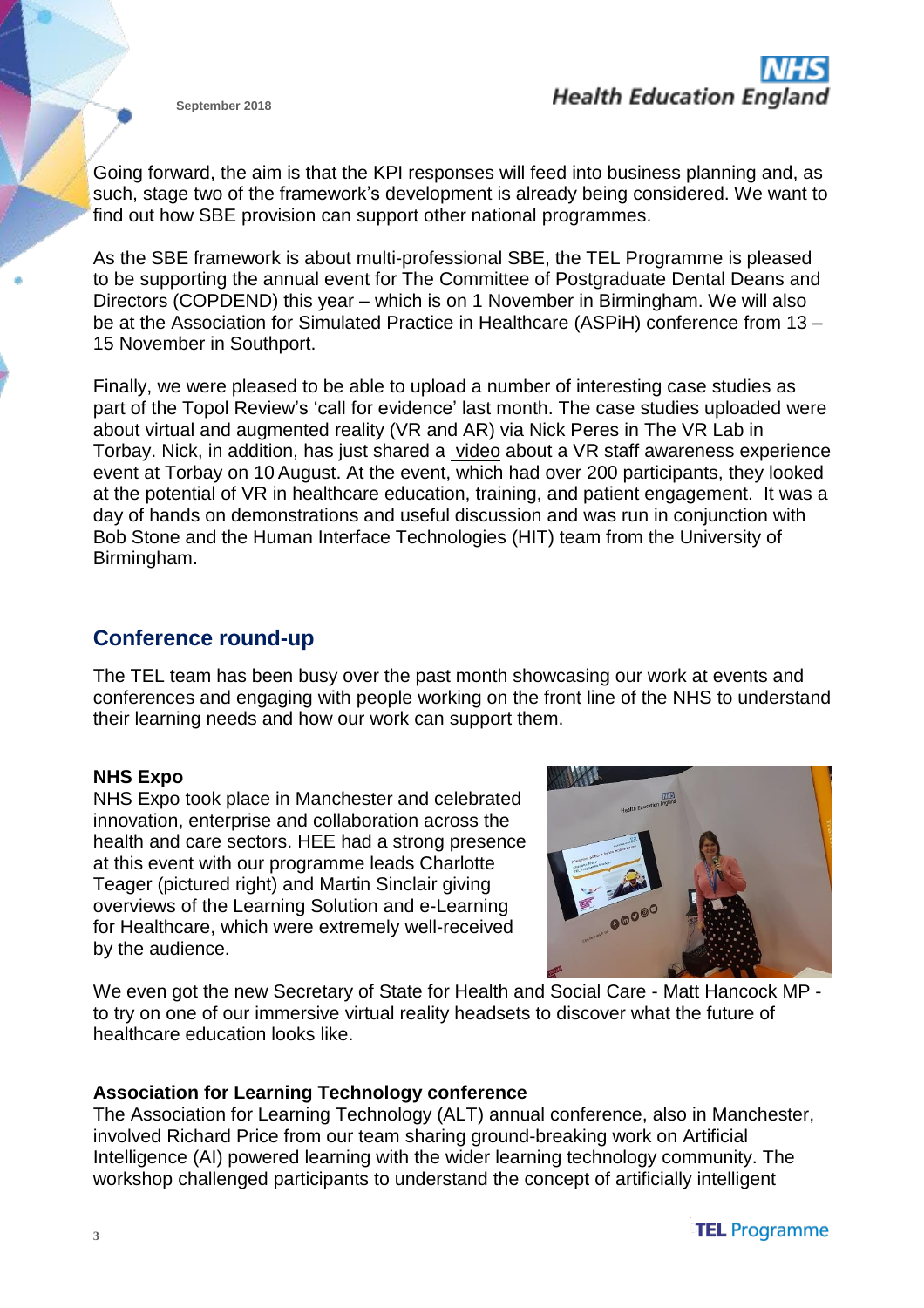software, to discuss the implications of the technology in their own workplace and to explore that sometimes the hype around AI doesn't match the reality.

Participants were given the opportunity to try two of the AI tools we have been developing with our partners at Filtered and IMC-BA, which were well-received by participants.

More information about our AI work and how you can get involved and try the tools, will follow in next month's TEL News.

#### **European Technology Enhanced Learning conference**

This year the UK hosted the international European Technology Enhanced Learning (EC-TEL) conference at the University of Leeds. The EC-TEL conference focused on lifelong technology enhanced learning and dealing with the complexity of 21st century challenges.



As well as exhibiting at the conference, our programme lead Neil Ralph (pictured left) gave a presentation as part of the medical education track of the event, sharing his thoughts on the future of education in healthcare and how the TEL team is working to develop and improve the delivery of healthcare education.

#### **Medical Education Informatics conference**

The University of Leeds also hosted the Medical Education Informatics conference which brought together researchers and practitioners from around the world.

Our HEE TEL team worked with a multinational team from Austria, the UK and the Netherlands to facilitate an Open Space event during the conference, where the topics of conversation are determined by the participants in the workshop. Discussions ranged from data ethics and digital capabilities to how we can improve the quality of learning materials and resources available online.

#### **Association of Medical Education in Europe**

Association of Medical Education in Europe (AMEE) 2018 gave Susan Kennedy and Richard Price from our team the opportunity to share the digital literacy and taxonomies work for the first time to an international audience.

Susan and Richard facilitated a workshop on digital capabilities in medical education. The two-hour workshop was standing-room only as participants recognised the importance of this work. Relationships were forged during the workshop which will lead to partnerships around the world drawing from our digital capabilities work.

**TEL** Programme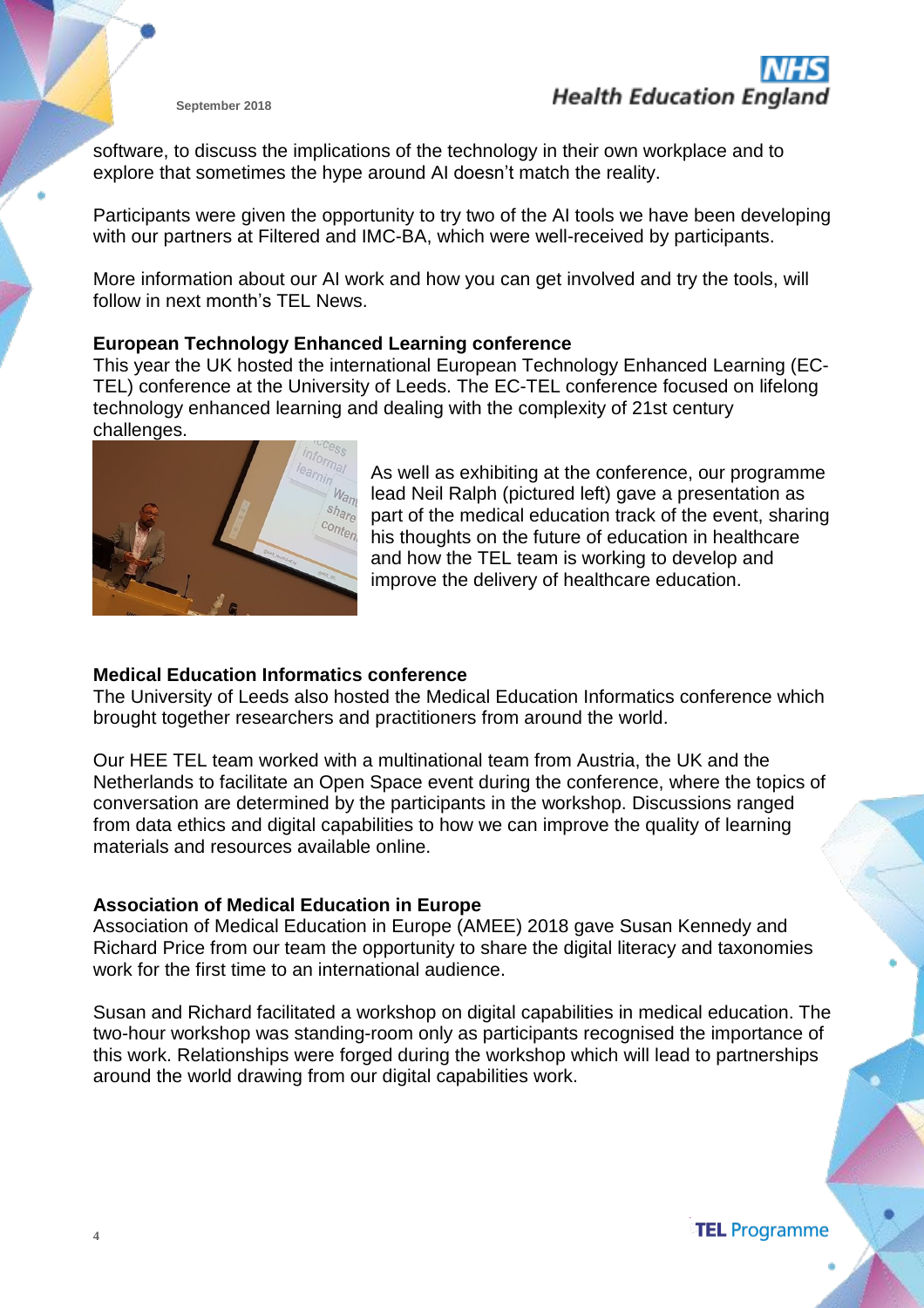The taxonomies workshop session (pictured right) also proved to be popular, with participants from as far afield as Thailand taking interest in our "superpower" and bringing further discussion about partnerships and drawing on our work.



# **Meet the TEL team**

In this month's issue of TEL News we are starting to introduce members of the programme team.

#### **Richard Price Learning Technologist and TEL Project Manager**

Richard has been involved with Technology Enhanced Learning and Information Systems in the NHS for more than 15 years and is now a member of the HEE TEL team. He is responsible for innovation projects to improve the way learners gain and retain knowledge and for looking at ways of improving the learning experience. Richard's pilot projects include implementing an xAPI-enabled learning record store, developing personalised and adaptive learning tools with artificial intelligence, virtual reality and 360 imagery, and developing a taxonomy to improve search of learning and educational resources. @RichardPriceUK



#### **Eleni Keogh TEL Project Manager**

Eleni has been involved in the education, learning and training of NHS staff for more than 11 years and originally joined the NHS on a two-week human resources work experience



programme at her local acute hospital, based in north London. Since then, she has worked in numerous learning and development (L&D) roles and in 2013 moved to a mental health Trust within the East of England region, becoming a L&D manager. In this role Eleni oversaw a number of key initiatives including the introduction of a standardised corporate induction programme, developing and designing e-learning content and joining the HEE East of England Streamlining programme for Statutory and Mandatory training.

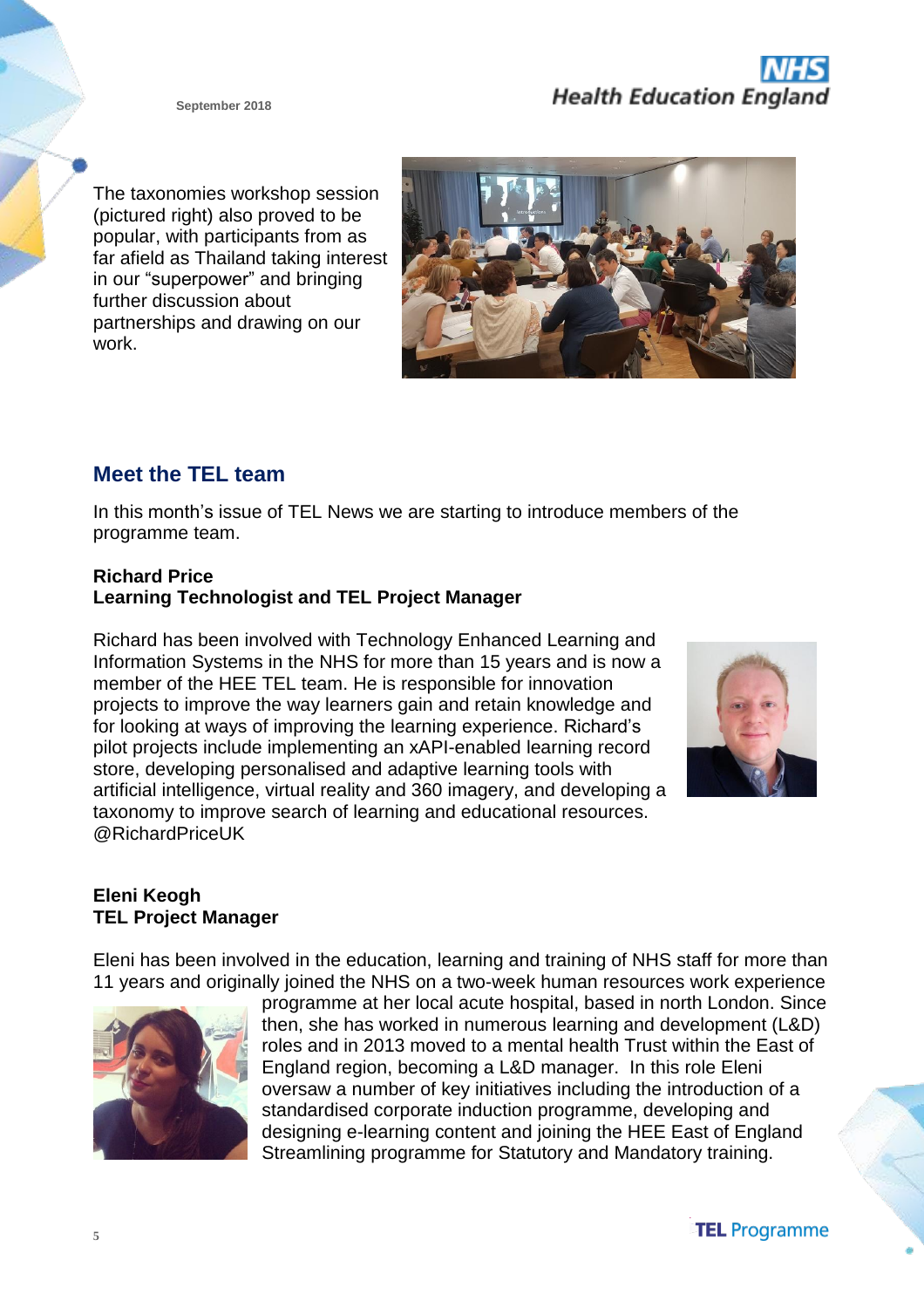

In 2015 Eleni joined the HEE TEL team as programme officer and has recently been appointed into a new role as a project manager within the TEL team. She will be involved in a number of new projects and pilots supporting the further adoption and spread of staff using TEL within the NHS.

@eleni\_keogh



**e-LfH update** The HEE e-LfH team is constantly updating existing and launching new e-learning sessions. For the schedule of when new sessions will be launched please select this link: [www.e-lfh.org.uk/planned-programmes.](http://www.e-lfh.org.uk/planned-programmes)

#### **Paramedic programme shortlisted for award**

e-LfH's Paramedic e-learning programme has been shortlisted in the Best Use of Mobile Learning category at the Learning Technologies Awards 2018.

Criteria for this award category included projects that made innovative and effective use of mobile devices to achieve goals or deliver efficiencies that were previously unobtainable. Judges are also looking for designs that took account of the environments in which they would be used.

Paramedic e-learning is a suite of Continual Professional Development modules that have been designed to provide 'bite-sized' interactive learning that functions well on a variety of mobile devices.

Award winners will be announced on 21 November. More information about the shortlist is available here: [https://www.learningtechnologies.co.uk/2018-shortlist.](https://www.learningtechnologies.co.uk/2018-shortlist)

# **ramedics** e CPD - bite-sized, interactive learning developed by Paramedics for Paramedics to use, anytime, anywhere on your PC or mobile device.

# **NHS Knowledge Mobilisation Framework Programme now live**

The NHS Knowledge Mobilisation Framework is designed to help individuals working in health and care to develop skills to mobilise knowledge effectively in their organisations.

The framework aims to help them to learn before, during and after everything that they do so that best practice is replicated and pitfalls can be avoided. It introduces 11 techniques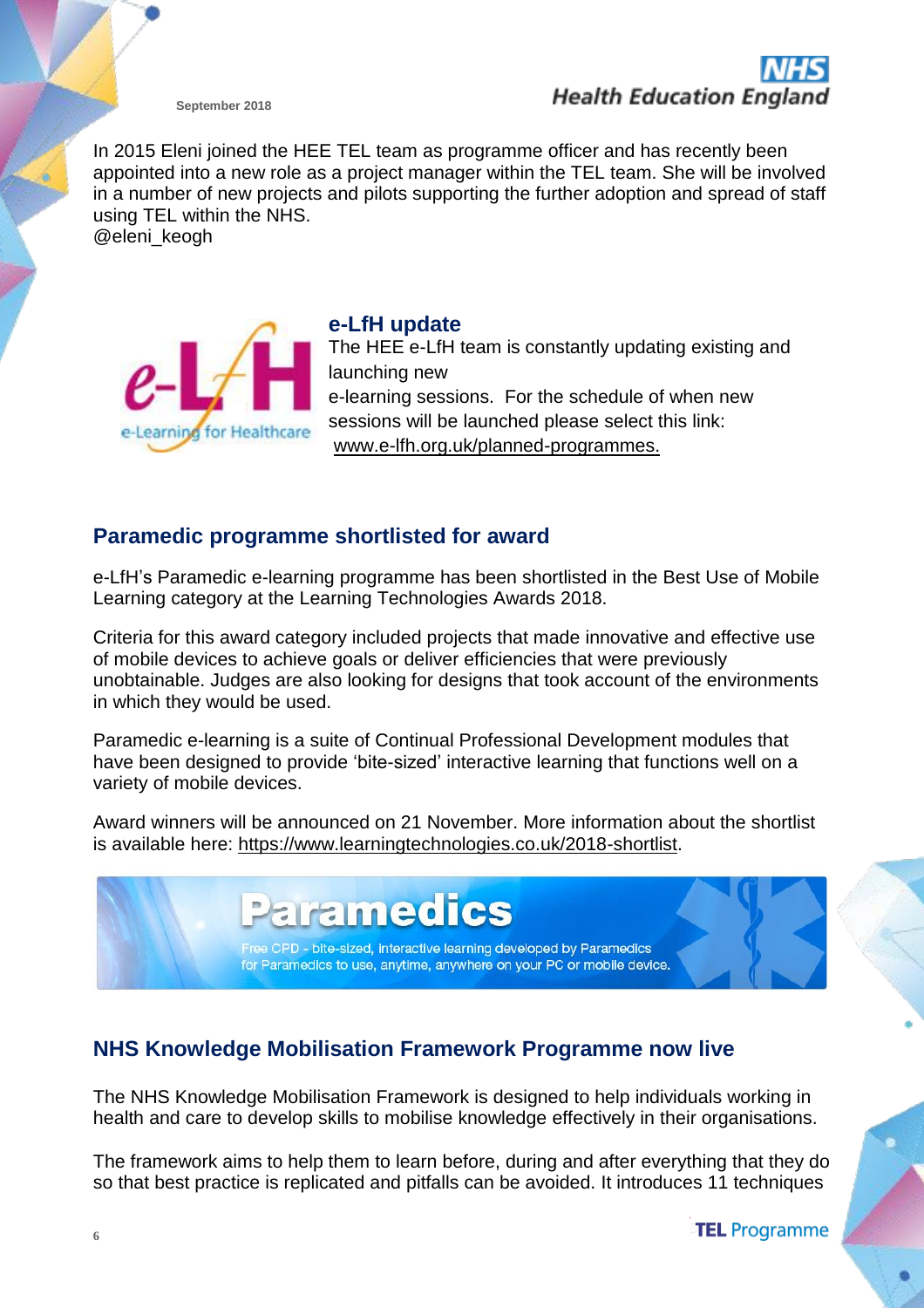to help plan, co-ordinate and implement knowledge mobilisation activities.

To complement the e-learning there are also a suite of postcards, which are available to download here: [https://kfh.libraryservices.nhs.uk/knowledge-management/nhs](https://kfh.libraryservices.nhs.uk/knowledge-management/nhs-knowledge-mobilisation-framework-postcards/)[knowledge-mobilisation-framework-postcards/.](https://kfh.libraryservices.nhs.uk/knowledge-management/nhs-knowledge-mobilisation-framework-postcards/)



The programme is a re-working of an original concept devised by what was the Department of Health Connecting for Health Knowledge Management Team and the Kent, Surrey and Sussex Library and Knowledge Services Team.

The e-learning programme is available to access via the e-LfH Hub and ESR. For more information about the programme please visit: [https://www.e](https://www.e-lfh.org.uk/programmes/knowledge-mobilisation-framework/)[lfh.org.uk/programmes/knowledge-mobilisation-framework/.](https://www.e-lfh.org.uk/programmes/knowledge-mobilisation-framework/)

Or speak to your regional library lead: HEE London, Kent, Surrey and Sussex: [louise.goswami@hee.nhs.uk](mailto:louise.goswami@hee.nhs.uk) HEE Midlands and the East: [ruth.carlyle@hee.nhs.uk](mailto:ruth.carlyle@hee.nhs.uk) HEE North: [david.stewart@hee.nhs.uk](mailto:david.stewart@hee.nhs.uk) HEE South: [helen.bingham@hee.nhs.uk.](mailto:helen.bingham@hee.nhs.uk)

#### **New e-learning module for healthcare professionals caring for serving personnel, veterans and their families**

A new training module to support the health of military veterans is now available for health professionals interested in veterans' health matters.

'Introduction to Veterans Health' is now live on the e-LfH Hub.

Dr Jonathan Leach, Chair of NHS England Armed Forces and their Families Clinical Reference Group, has led the creation of the new module which can be delivered as a lunchtime learning session by NHS Armed Forces Champions (or anyone else suitably interested in veterans' health matters).



The course takes less than an hour to deliver and consists of:

- Introduction to the needs of military veterans Facilitator Guide
- The Covenant Film Clips
- Introduction to the needs of military veterans PowerPoint presentation
- Two 'top tips' handouts.

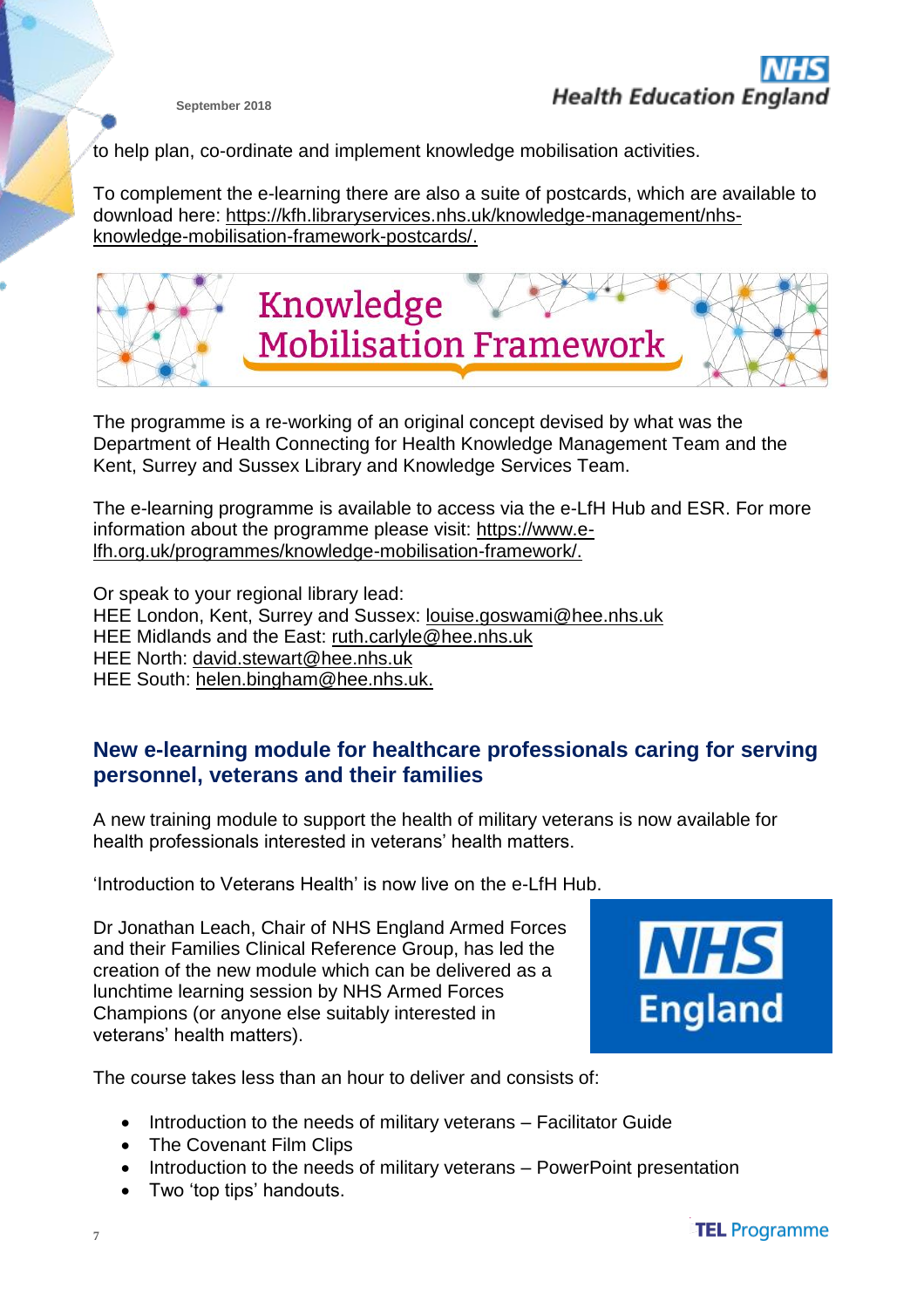

This module is part of the NHS Healthcare for the Armed Forces programme which is designed to help healthcare professionals increase understanding of the armed forces population and facilitate improved care and treatment. The programme was developed by HEE e-LfH with support from NHS England.

For more information about the programme, including the new module, visit: [http://www.e-lfh.org.uk/programmes/nhs-healthcare-for-the-armed-forces/.](http://www.e-lfh.org.uk/programmes/nhs-healthcare-for-the-armed-forces/)

#### **Updates planned to Statutory and Mandatory e-learning programme**

In 2017 HEE e-LfH launched a series of e-learning sessions and assessments called Statutory and Mandatory Training, which was based on learning outcomes outlined in the Skills for Health Core Skills Training Framework.

In response to user feedback we are re-designing the e-learning sessions and eAssessments to be combined into a single package to enable users to easily access both the knowledge content and e-Assessment in one session. As part of this update to the Statutory and Mandatory Training programme, we are also updating the Data Security Awareness Level 1 session and eAssessment to include General Data Protection Regulations (GDPR) and social care updates.

The new programme will be made available from mid-October 2018.

If you are part way through completing these programmes, please be aware that the previous courses will remain accessible within an archive folder until 31 March 2019, enabling users and local administrators to access historic certificates and report on learning history.

If you have any questions about the changes to this programme, please contact [HEE](http://millennium.kayako.com/ES/Tickets/Submit/) e-[LfH.](http://millennium.kayako.com/ES/Tickets/Submit/)

#### **New course: Public Health Masterclass**

The collection of films from HEE's Public Health Genomics Masterclass has been made into a short course which is now [available](http://news.hee.nhs.uk/_act/link.php?mId=AT82824442581042823833806312811&tId=250954012) on the e-LfH Hub.

It is suitable for all public health professionals who would like to learn about the benefits and challenges that genomics will bring to the public health arena. The course, which features talks from genomics experts, is free for all Public Health England and NHS staff. It is available here: [https://portal.e-lfh.org.uk/Component/Details/540873.](https://portal.e-lfh.org.uk/Component/Details/540873)

**TEL** Programme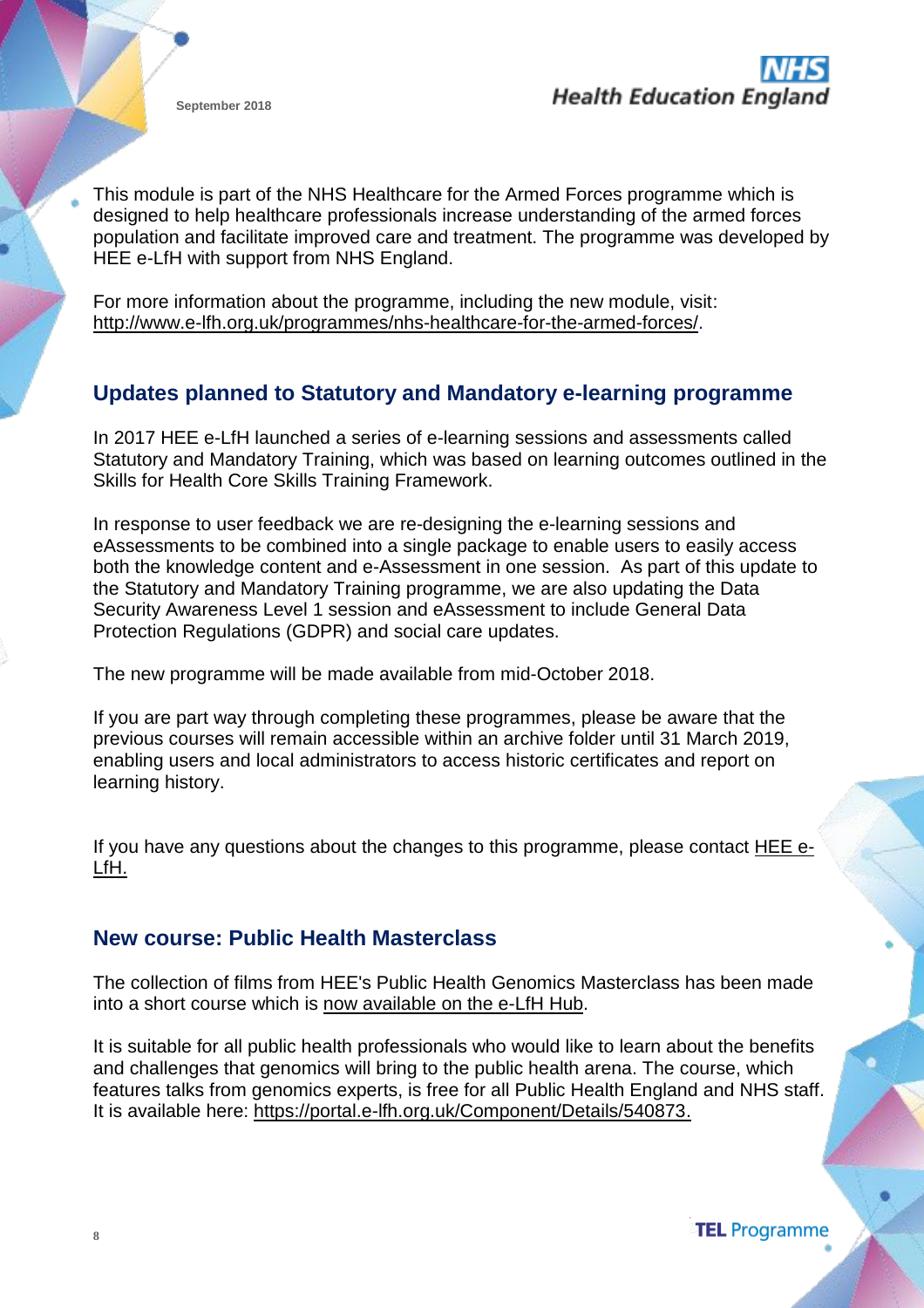#### **Care Certificate e-learning programme launches Scenario Sessions**

Our Care Certificate e-learning programme has been updated to include five scenario sessions to support the application of the Care Certificate Standards.

The scenarios take place in a range of health and social care settings and include:

- Primary care
- Acute care
- Community/home care
- End-of-life care
- Mental health care.

The sessions have been written by practitioners working within these specific care settings and are based on the typical duties that a Care Certificate student is asked to perform. The scenarios complement the existing Care Certificate e-learning programme knowledge-based sessions and provide students with the opportunity to apply the standards within a setting similar to their own, as well as to see how the standards are applied in other care environments.

Kay Fawcett, Clinical Lead for the Care Certificate elearning programme, said: "These scenarios have been completed following requests to support more specific application of the Care Certificate for care settings.



"Basing the scenarios in recognisable care environments will support the application of the standards of the Care Certificate across a wide variety of settings".

The scenarios are available now on the e-LfH Hub and via AICC links for Trusts, to access them visit: [https://www.e-lfh.org.uk/programmes/care-certificate/.](https://www.e-lfh.org.uk/programmes/care-certificate/) They will be available via the Electronic Staff Record (ESR) shortly.

Learners that complete the scenarios are invited to provide their feedback via an online questionnaire: [https://healtheducationyh.onlinesurveys.ac.uk/care-certificate-e-learning](https://healtheducationyh.onlinesurveys.ac.uk/care-certificate-e-learning-programme-scenarios)[programme-scenarios.](https://healtheducationyh.onlinesurveys.ac.uk/care-certificate-e-learning-programme-scenarios) The survey will take 5-10 minutes to complete and the findings will be used to shape the scenarios to ensure they best meet learners' needs.

For more information about the Care Certificate visit: [https://www.hee.nhs.uk/our](https://www.hee.nhs.uk/our-work/care-certificate)[work/care-certificate.](https://www.hee.nhs.uk/our-work/care-certificate)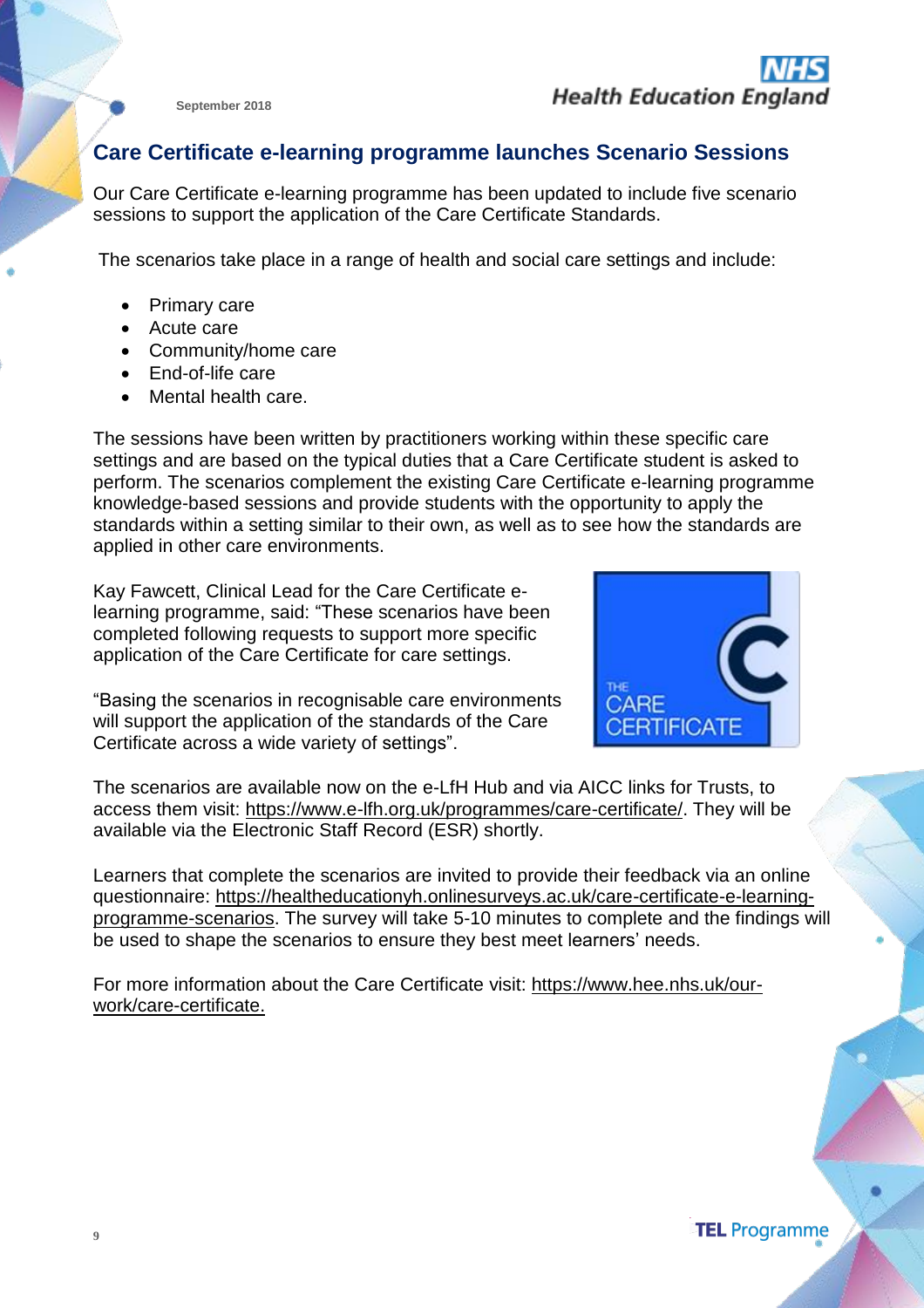### **Final module added to Literature Searching e-learning programme**

We have worked with librarians at Lancashire Teaching Hospitals NHS Foundation Trust and Buckinghamshire Healthcare NHS Trust to launch the final module within the Literature Searching e-learning programme.

The Literature Searching programme aims to support health and social care professionals find evidence for their work and study.

Module 7 - How to Search the Healthcare Databases - aims to pull together the learning from earlier modules within the programme and apply the skills learnt here to use the [Healthcare](https://hdas.nice.org.uk/) Databases Advanced Search, which is provided through a partnership between HEE and NICE.

This final module can also be used in its own right by people who are familiar with literature searching but would like to try searching the Healthcare Databases for the first time or need to refresh their skills. Module 7 is accessible without having completed the earlier modules.

The resource is a mix of explanatory material, video demonstrations and opportunities to 'check understanding' via practice search screens.

To access the e-learning visit: [https://www.e-lfh.org.uk/programmes/literature-searching/.](https://www.e-lfh.org.uk/programmes/literature-searching/) It will be available on ESR shortly.



# **e-Learning for Healthcare Foundation e-learning programme: Professional Capabilities 15, 16 and 17**

The Foundation e-learning programme has been developed by the Academy of Medical Royal Colleges in partnership with HEE e-LfH and is approved by UKFPO.

The e-learning sessions in Professional Capability: 15 – is trained and manages cardiac and respiratory arrest. This is about knowing when not to resuscitate and how to manage this, particularly in relation to discussions with a patient and their family. The second session covers the management of issues surrounding a patient with possible tuberculosis and what to think about when considering appropriate respiratory isolation.

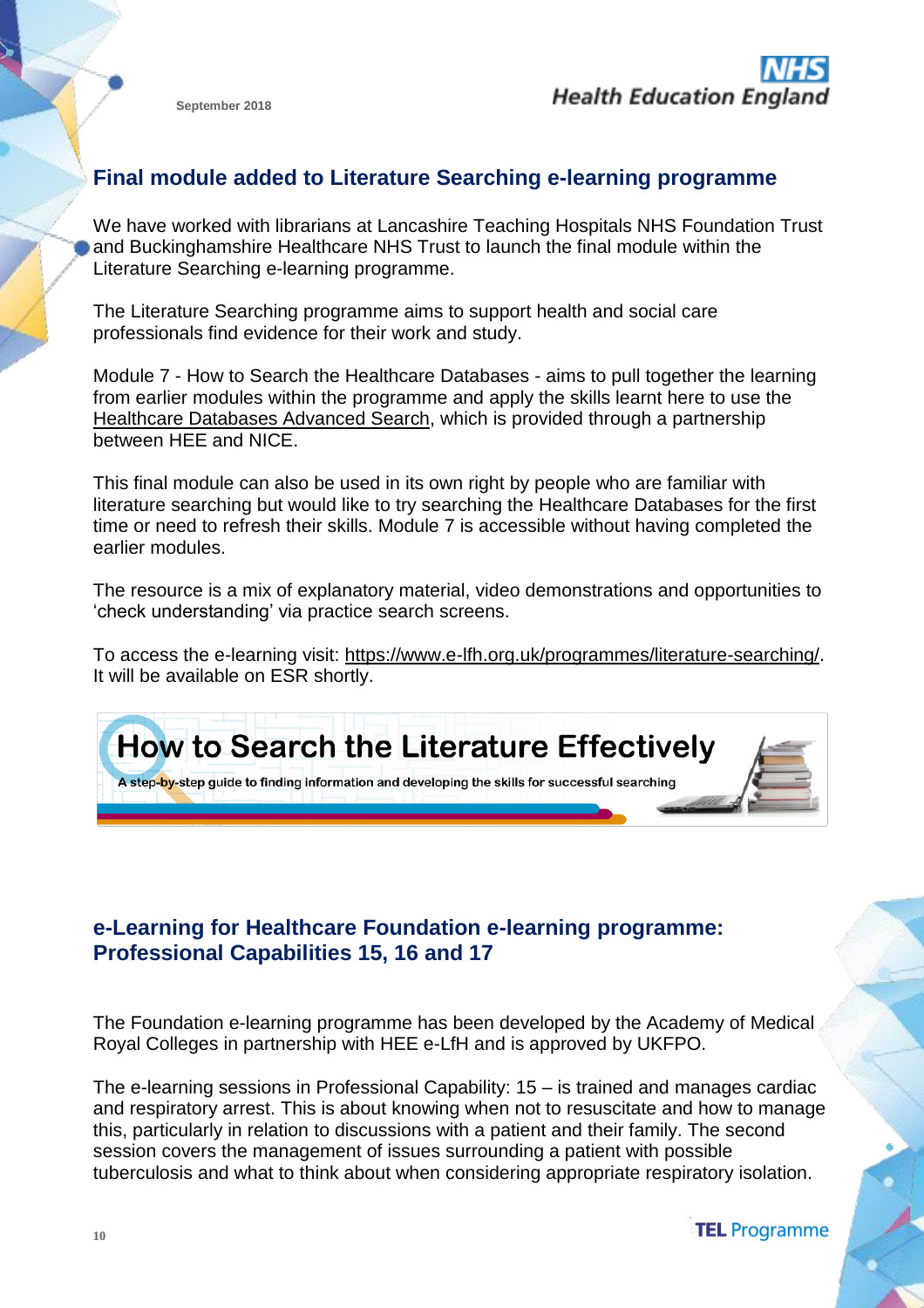The e-learning sessions in Professional Capability: 16 – demonstrate understanding of the principles of health promotion and illness prevention. This describes the risk factor for diseases with sessions on smoking, substance misuse, alcohol, and lifestyle.

The e-learning sessions in Professional Capability: 17 – manages palliative and end of life care. This is aimed at helping doctors to develop the skills and understanding they need to give dying patients, and their families, care and comfort in their grief. It also considers the diversity of patients met in practice and identifies key cultural, spiritual and religious feelings and rituals.

#### **Sessions:**

Medication History Taking and Prescribing on Admission Discussing 'Do Not Attempt CPR' Decisions Infection Control: Air and Blood Borne Pathogens Enabling Smoking Cessation Risk Factors in Disease **Screening** Health Needs, Demands and Resource Management of Substance Misuse Management of Alcohol Misuse Managing Obesity: Guiding and Enabling Behaviour Change Alcohol Facts Alcohol IBA - Assessment Bereavement Process Cultural and Religious Diversity and Bereavement.

Do you need to complete parts of the curriculum on your e-portfolio which you do not cover in day-to-day practice? If so why not try some of our free e-learning mapped directly to the Foundation Professional Capabilities (Training Outcomes) in the 2016 Foundation Curriculum.

You can sign in to the e-learning with your login supplied by e-LfH at the beginning of your foundation training: [https://www.e-lfh.org.uk/programmes/foundation-programme/.](https://www.e-lfh.org.uk/programmes/foundation-programme/)

#### **Medical imaging featured in the Guardian**

Medical imaging was identified in '*Nine advances in medical science that help the NHS* save lives' by the Guardian, in an article celebrating 70 years of the NHS<sup>1</sup>.

The article states: "The number of scans carried out by the NHS rises annually, however, it currently stands at 40 million a year, a figure that includes x-rays and ultrasound as well as MRI and CT scans." <sup>1</sup>

**TEL** Programme

 $\overline{a}$